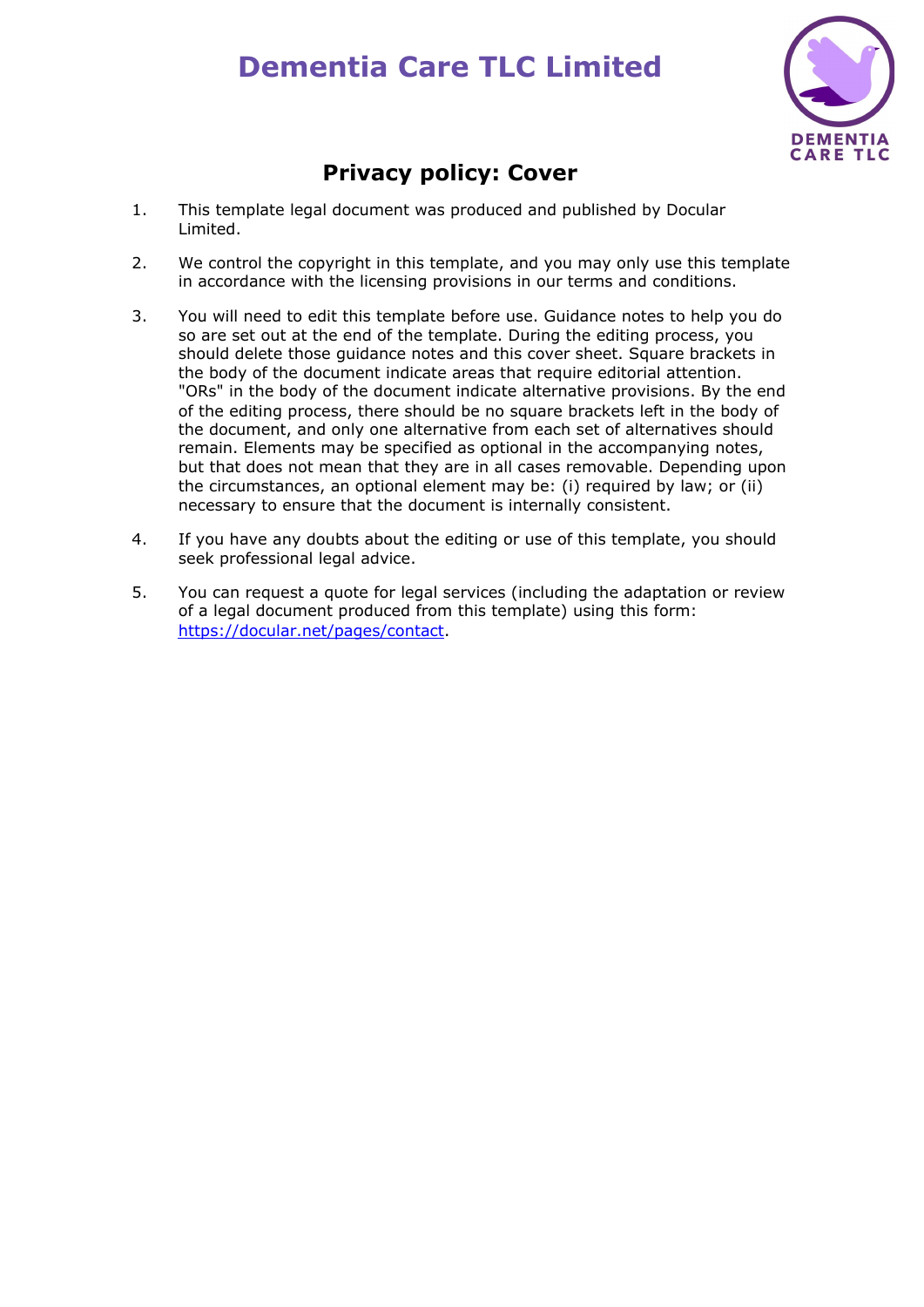# **Privacy policy**

#### **1. Introduction**

- 1.1 We are committed to safeguarding the privacy of [our website visitors, service users, individual customers and customer personnel].
- 1.2 This policy applies where we are acting as a data controller with respect to the personal data of such persons; in other words, where we determine the purposes and means of the processing of that personal data.
- 1.3 Our website incorporates privacy controls which affect how we will process your personal data. By using the privacy controls, you can [specify whether you would like to receive direct marketing communications and limit the collection, sharing and publication of your personal data]. You can access the privacy controls via *[URL]*.
- 1.4 We use cookies on our website. Insofar as those cookies are not strictly necessary for the provision of [our website and services], we will ask you to consent to our use of cookies when you first visit our website.
- 1.5 In this policy, "we", "us" and "our" refer to *[data controller name]*.[ For more information about us, see Section 13.]

#### **2. The personal data that we collect**

- 2.1 In this Section 2 we have set out the general categories of personal data that we process[ and, in the case of personal data that we did not obtain directly from you, information about the source and specific categories of that data].
- 2.2 We may process data enabling us to get in touch with you ("**contact data**").[ The contact data may include [your name, email address, telephone number, postal address and/or social media account identifiers].][ The source of the contact data is [you and/or your employer].][ If you log into our website using a social media account, we will obtain elements of the contact data from the relevant social media account provider.]
- 2.3 We may process [your website user account data] ("**account data**").[ The account data may [include your account identifier, name, email address, business name, account creation and modification dates, website settings and marketing preferences].][ The primary source of the account data is [you and/or your employer, although some elements of the account data may be generated by our website].][ If you log into our website using a social media account, we will obtain elements of the account data from the relevant social media account provider.]
- 2.4 We may process [information relating to transactions, including purchases of goods and/or services, that you enter into with us and/or through our website] ("**transaction data**").[ The transaction data may include [your name, your contact details, your payment card details (or other payment details) and the transaction details].][ The source of the transaction data is [you and/or our payment services provider].]
- 2.5 We may process [information contained in or relating to any communication that you send to us or that we send to you] ("**communication data**"). The communication data may include [the communication content and metadata associated with the communication].[ Our website will generate the metadata associated with communications made using the website contact forms.]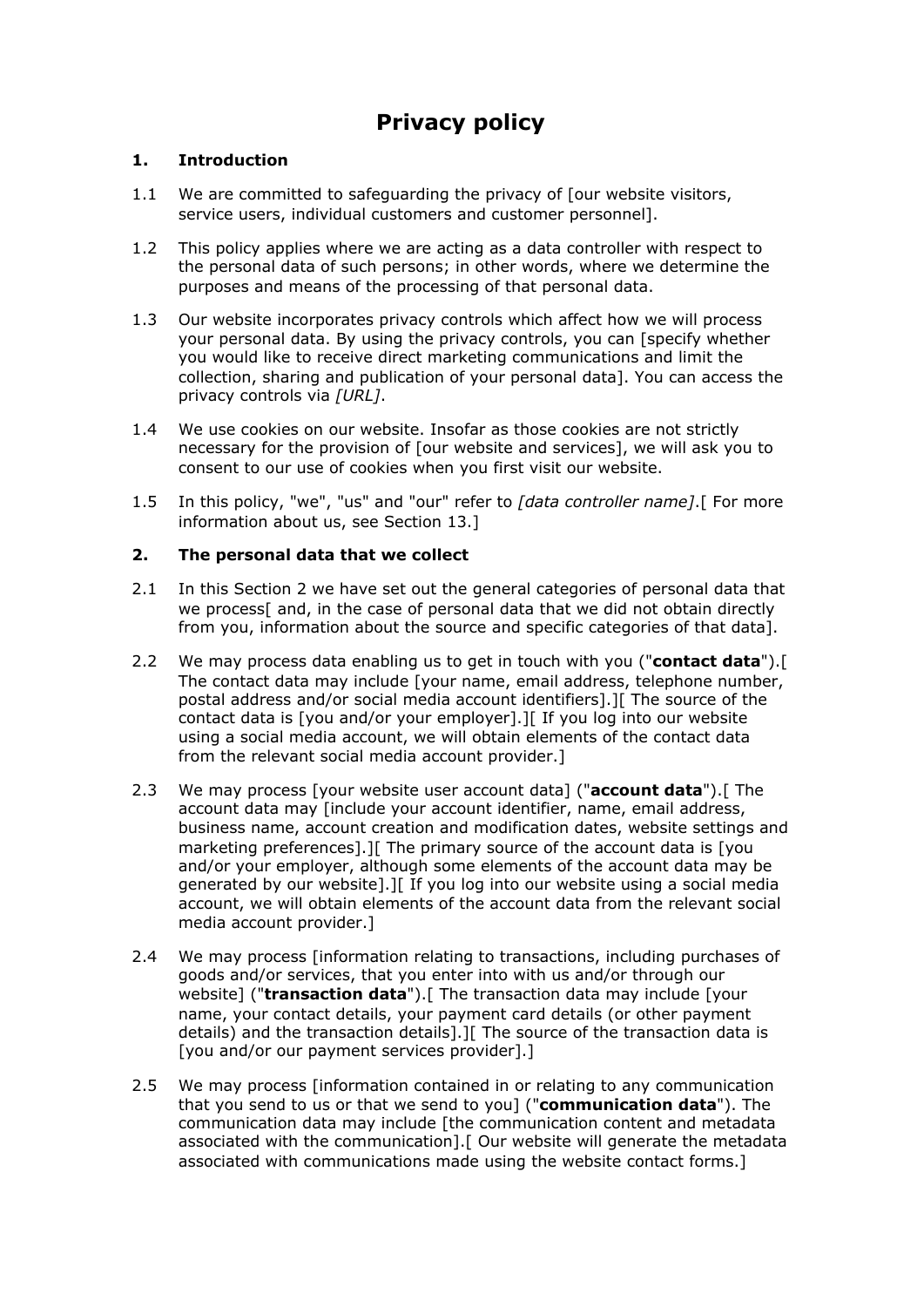- 2.6 We may process [data about your use of our website and services] ("**usage data**"). The usage data may include [your IP address, geographical location, browser type and version, operating system, referral source, length of visit, page views and website navigation paths, as well as information about the timing, frequency and pattern of your service use]. The source of the usage data is [our analytics tracking system].
- 2.7 We may process *[identify general category of data]*.[ This data may include *[list specific items of data]*.][ The source of this data is *[identify source]*.]

#### **3. Purposes of processing and legal bases**

- 3.1 In this Section 3, we have set out the purposes for which we may process personal data and the legal bases of the processing.
- 3.2 **Operations** We may process [your personal data] for [the purposes of operating our website, the processing and fulfilment of orders, providing our services, supplying our goods, generating invoices, bills and other payment-related documentation, and credit control]. The legal basis for this processing is [our legitimate interests, namely [the proper administration of our website, services and business]] OR [the performance of a contract between you and us and/or taking steps, at your request, to enter into such a contract] OR [*[specify basis]*].
- 3.3 **Publications** We may process [account data] for [the purposes of publishing such data on our website and elsewhere through our services in accordance with your express instructions]. The legal basis for this processing is [consent] OR [our legitimate interests, namely [the publication of content in the ordinary course of our operations]] OR [the performance of a contract between you and us and/or taking steps, at your request, to enter into such a contract] OR [*[specify basis]*].
- 3.4 **Relationships and communications** We may process [contact data, account data, transaction data and/or communication data] for [the purposes of managing our relationships, communicating with you (excluding communicating for the purposes of direct marketing) by email, SMS, post, fax and/or telephone, providing support services and complaint handling]. The legal basis for this processing is [our legitimate interests, namely [communications with our website visitors, service users, individual customers and customer personnel, the maintenance of relationships, and the proper administration of our website, services and business]] OR [*[specify basis]*].
- 3.5 **Direct marketing** We may process [contact data, account data and/or transaction data] for [the purposes of creating, targeting and sending direct marketing communications by email, SMS, post and/or fax and making contact by telephone for marketing-related purposes]. The legal basis for this processing is [consent] OR [our legitimate interests, namely [promoting our business and communicating marketing messages and offers to our website visitors and service users]] OR [*[specify basis]*].
- 3.6 **Research and analysis** We may process [usage data and/or transaction data] for [the purposes of researching and analysing the use of our website and services, as well as researching and analysing other interactions with our business]. The legal basis for this processing is [consent] OR [our legitimate interests, namely [monitoring, supporting, improving and securing our website, services and business generally]] OR [*[specify basis]*].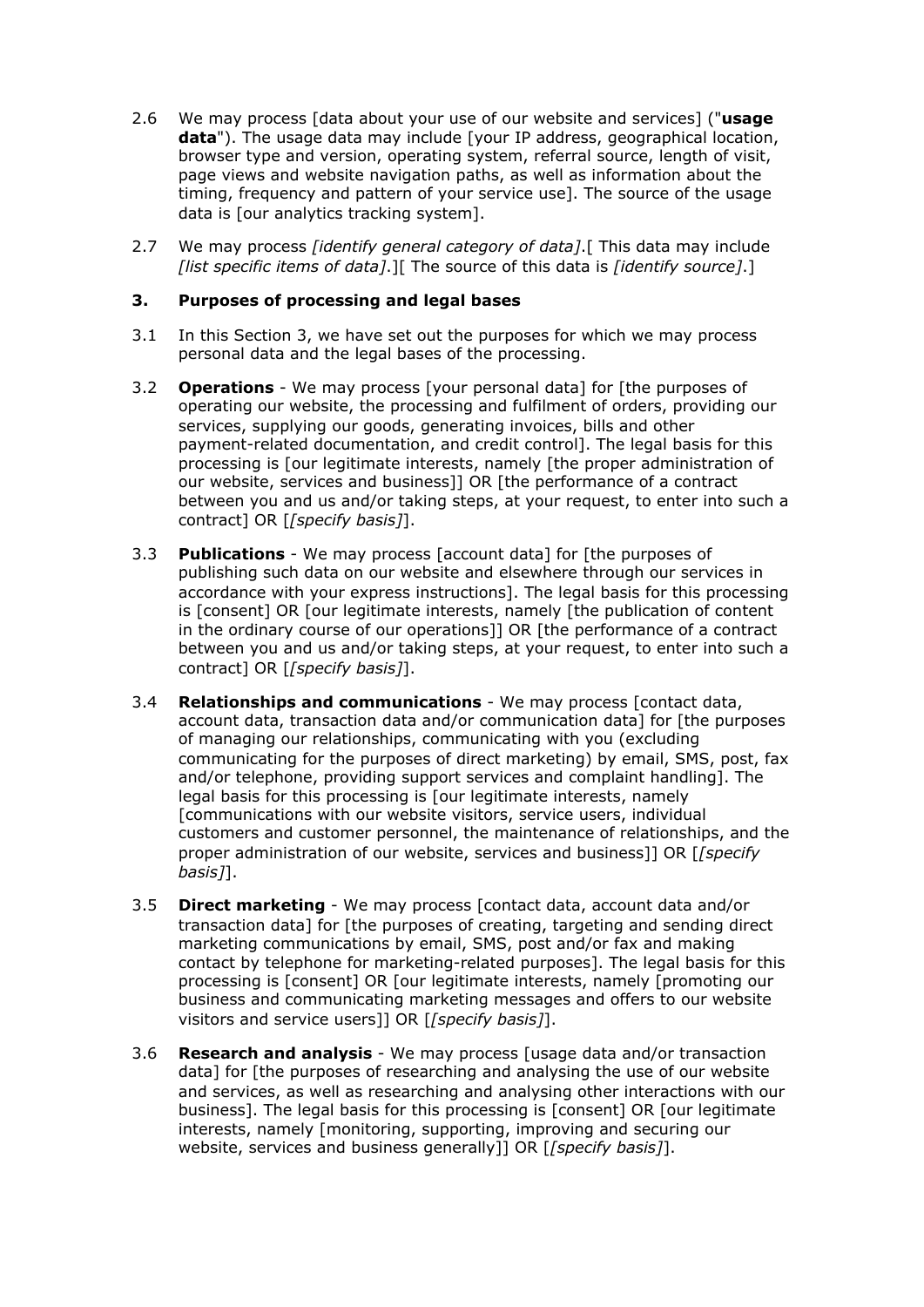- 3.7 **Record keeping** We may process [your personal data] for [the purposes of creating and maintaining our databases, back-up copies of our databases and our business records generally]. The legal basis for this processing is our legitimate interests, namely [ensuring that we have access to all the information we need to properly and efficiently run our business in accordance with this policy].
- 3.8 **Security** We may process [your personal data] for [the purposes of security and the prevention of fraud and other criminal activity]. The legal basis of this processing is our legitimate interests, namely [the protection of our website, services and business, and the protection of others].
- 3.9 **Insurance and risk management** We may process [your personal data] where necessary for [the purposes of obtaining or maintaining insurance coverage, managing risks and/or obtaining professional advice]. The legal basis for this processing is our legitimate interests, namely [the proper protection of our business against risks].
- 3.10 **Legal claims** We may process [your personal data] where necessary for [the establishment, exercise or defence of legal claims, whether in court proceedings or in an administrative or out-of-court procedure]. The legal basis for this processing is our legitimate interests, namely [the protection and assertion of our legal rights, your legal rights and the legal rights of others].
- 3.11 **Legal compliance and vital interests** We may also process your personal data where such processing is necessary for compliance with a legal obligation to which we are subject or in order to protect your vital interests or the vital interests of another natural person.

# **4. Providing your personal data to others**

- 4.1 We may disclose [your personal data] to [our insurers and/or professional advisers] insofar as reasonably necessary for the purposes of [obtaining or maintaining insurance coverage, managing risks, obtaining professional advice].
- 4.2 [Your personal data held in our website database] OR [*[Identify personal data category or categories]*] will be stored on the servers of our hosting services providers[ identified at *[URL]*].
- 4.3 We may disclose *[specify personal data category or categories]* to [our suppliers or subcontractors][ identified at *[URL]*] insofar as reasonably necessary for *[specify purposes]*.
- 4.4 Financial transactions relating to [our website and services] [are] OR [may be] handled by our payment services providers, *[identify PSPs]*. We will share transaction data with our payment services providers only to the extent necessary for the purposes of [processing your payments, refunding such payments and dealing with complaints and queries relating to such payments and refunds]. You can find information about the payment services providers' privacy policies and practices at *[URLs]*.
- 4.5 In addition to the specific disclosures of personal data set out in this Section 4, we may disclose your personal data where such disclosure is necessary for compliance with a legal obligation to which we are subject, or in order to protect your vital interests or the vital interests of another natural person. We may also disclose your personal data where such disclosure is necessary for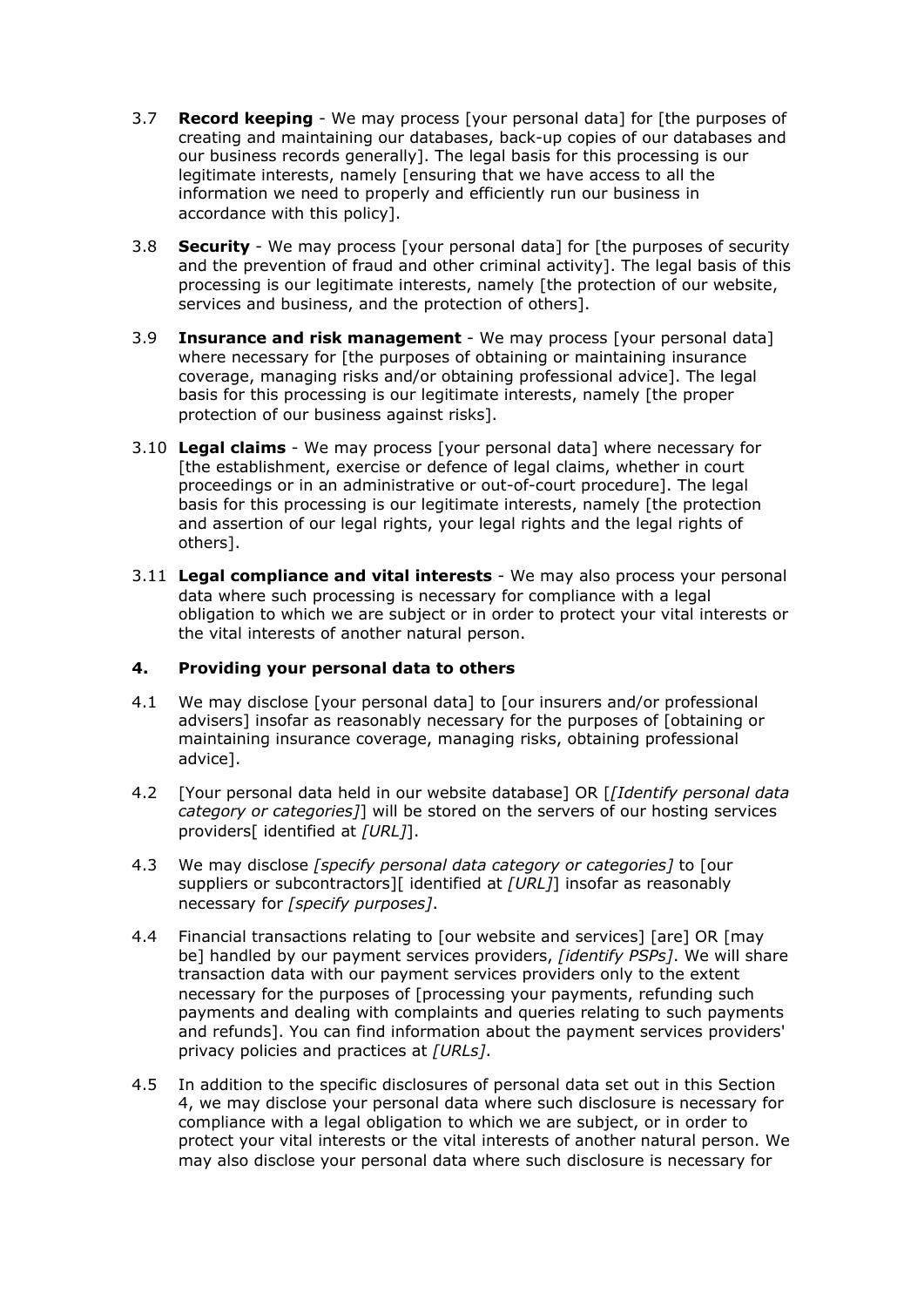the establishment, exercise, or defence of legal claims, whether in court proceedings or in an administrative or out-of-court procedure.

#### **5. International transfers of your personal data**

- 5.1 In this Section 5, we provide information about the circumstances in which your personal data may be transferred to [countries outside the United Kingdom and the European Economic Area (EEA)].
- 5.2 The hosting facilities for our website are situated in *[specify countries]*.[ The competent data protection authorities have made an "adequacy decision" with respect to [the data protection laws of each of these countries].][ Transfers to [each of these countries] will be protected by appropriate safeguards, namely [the use of standard data protection clauses adopted or approved by the competent data protection authorities, a copy of which you can obtain from *[source]*] OR [*[specify appropriate safeguards and means to obtain a copy]*].]
- 5.3 *[Specify category or categories of supplier or subcontractor]* [is] OR [are] situated in *[specify countries]*.[ The competent data protection authorities have made an "adequacy decision" with respect to [the data protection laws of each of these countries].][ Transfers to [each of these countries] will be protected by appropriate safeguards, namely [the use of standard data protection clauses adopted or approved by the competent data protection authorities, a copy of which can be obtained from *[source]*] OR [*[specify appropriate safeguards and means to obtain a copy]*].]
- 5.4 You acknowledge that [personal data that you submit for publication through our website or services] may be available, via the internet, around the world. We cannot prevent the use (or misuse) of such personal data by others.

# **6. Retaining and deleting personal data**

- 6.1 This Section 6 sets out our data retention policies and procedures, which are designed to help ensure that we comply with our legal obligations in relation to the retention and deletion of personal data.
- 6.2 Personal data that we process for any purpose or purposes shall not be kept for longer than is necessary for that purpose or those purposes.
- 6.3 We will retain your personal data as follows:
	- (a) [contact data will be retained for a minimum period of *[period]* following the date of the most recent contact between you and us, and for a maximum period of *[period]* following that date];
	- (b) [account data will be retained for a minimum period of *[period]* following the date of closure of the relevant account, and for a maximum period of *[period]* following that date];
	- (c) [transaction data will be retained for a minimum period of *[period]* following the date of the transaction, and for a maximum period of *[period]* following that date];
	- (d) [communication data will be retained for a minimum period of *[period]* following the date of the communication in question, and for a maximum period of *[period]* following that date];
	- (e) [usage data will be retained for *[period]* following the date of collection]; and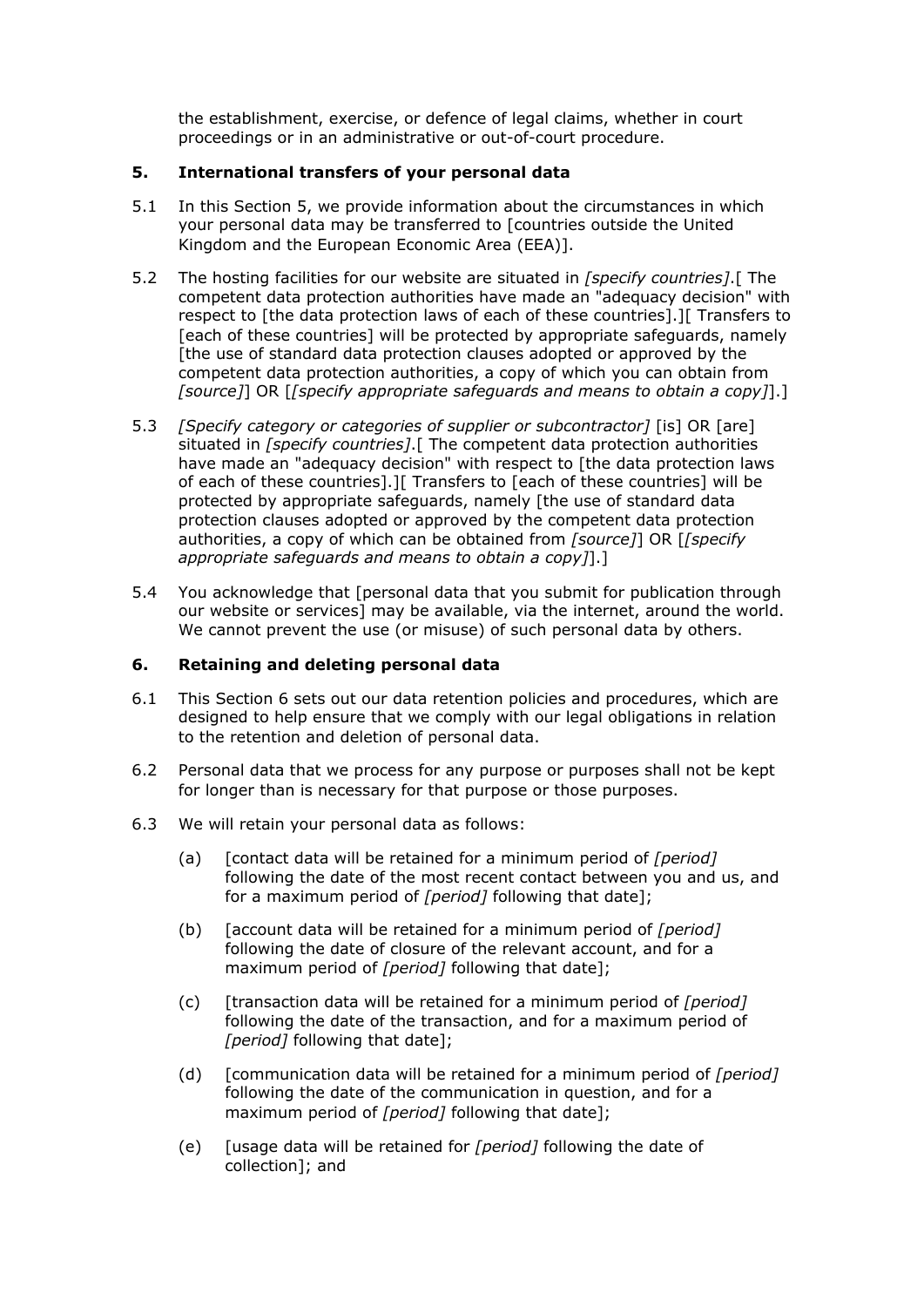(f) [*[data category]* will be retained for a minimum period of *[period]* following *[date]*, and for a maximum period of *[period]* following *[date]*].

# *[additional list items]*

6.4 Notwithstanding the other provisions of this Section 6, we may retain your personal data where such retention is necessary for compliance with a legal obligation to which we are subject, or in order to protect your vital interests or the vital interests of another natural person.

#### **7. Your rights**

- 7.1 In this Section 7, we have listed the rights that you have under data protection law.
- 7.2 Your principal rights under data protection law are:
	- (a) **the right to access** you can ask for copies of your personal data;
	- (b) **the right to rectification** you can ask us to rectify inaccurate personal data and to complete incomplete personal data;
	- (c) **the right to erasure** you can ask us to erase your personal data;
	- (d) **the right to restrict processing** you can ask us to restrict the processing of your personal data;
	- (e) **the right to object to processing** you can object to the processing of your personal data;
	- (f) **the right to data portability** you can ask that we transfer your personal data to another organisation or to you;
	- (g) **the right to complain to a supervisory authority** you can complain about our processing of your personal data; and
	- (h) **the right to withdraw consent** to the extent that the legal basis of our processing of your personal data is consent, you can withdraw that consent.
- 7.3 These rights are subject to certain limitations and exceptions. You can learn more about the rights of data subjects by visiting [https://ico.org.uk/for-organisations/guide-to-data-protection/guide-to-the-ge](https://ico.org.uk/for-organisations/guide-to-data-protection/guide-to-the-general-data-protection-regulation-gdpr/individual-rights/) [neral-data-protection-regulation-gdpr/individual-rights/.](https://ico.org.uk/for-organisations/guide-to-data-protection/guide-to-the-general-data-protection-regulation-gdpr/individual-rights/)
- 7.4 You may exercise any of your rights in relation to your personal data [by written notice to us, using the contact details set out below].

#### **8. About cookies**

- 8.1 A cookie is a file containing an identifier (a string of letters and numbers) that is sent by a web server to a web browser and is stored by the browser. The identifier is then sent back to the server each time the browser requests a page from the server.
- 8.2 Cookies may be either "persistent" cookies or "session" cookies: a persistent cookie will be stored by a web browser and will remain valid until its set expiry date, unless deleted by the user before the expiry date; a session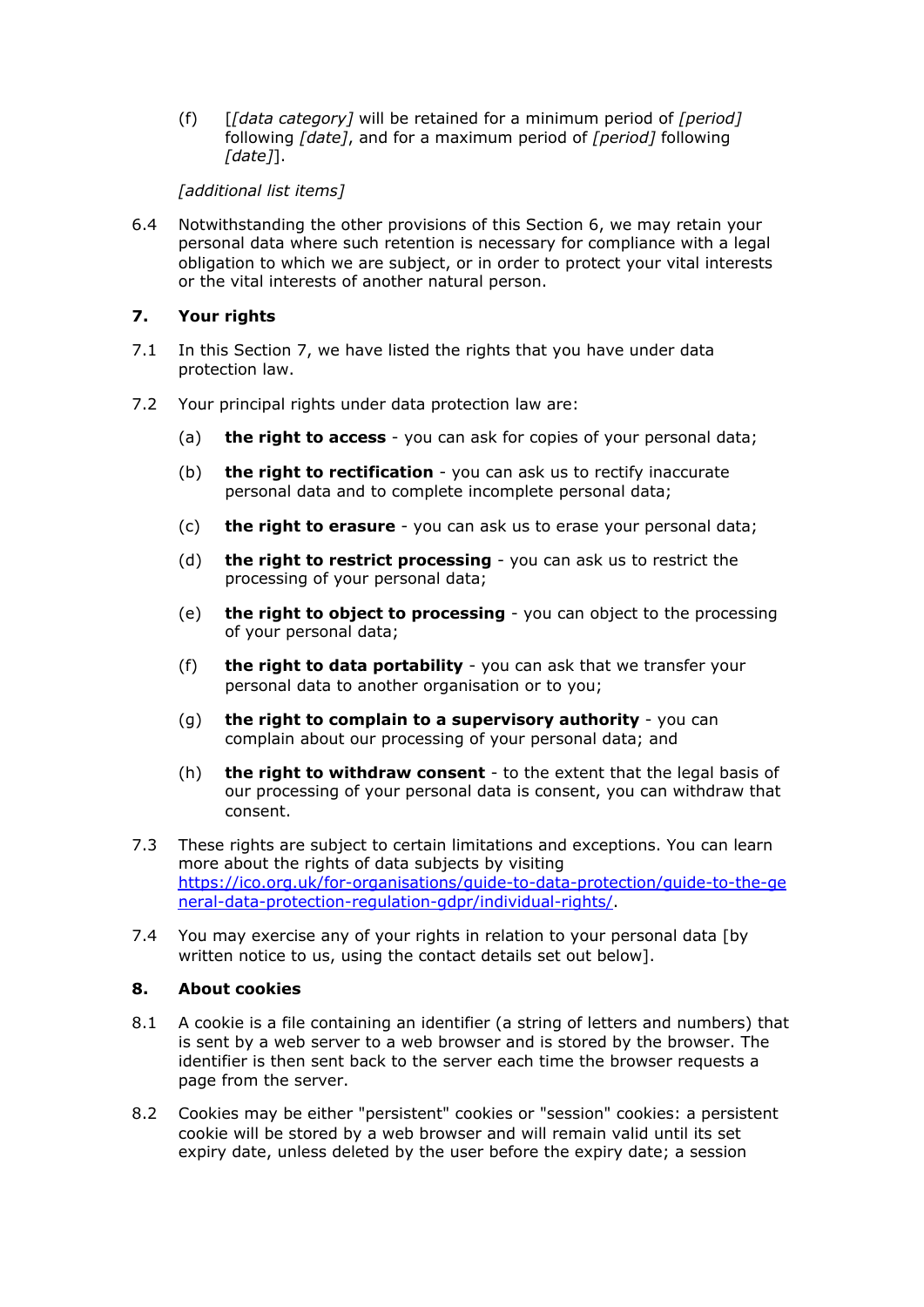cookie, on the other hand, will expire at the end of the user session, when the web browser is closed.

8.3 Cookies may not contain any information that personally identifies a user, but personal data that we store about you may be linked to the information stored in and obtained from cookies.

#### **9. Cookies that we use**

- 9.1 We use cookies for the following purposes:
	- (a) [**authentication and status** we use cookies [to identify you when you visit our website and as you navigate our website, and to help us determine if you are logged into our website][ (cookies used for this purpose are: *[identify cookies]*)]];
	- (b) [**shopping cart** we use cookies to [maintain the state of your shopping cart as you navigate our website][ (cookies used for this purpose are: *[identify cookies]*)]];
	- (c) [**personalisation** we use cookies [to store information about your preferences and to personalise our website for you][ (cookies used for this purpose are: *[identify cookies]*)]];
	- (d) [**security** we use cookies [as an element of the security measures used to protect user accounts, including preventing fraudulent use of login credentials, and to protect our website and services generally][ (cookies used for this purpose are: *[identify cookies]*)]];
	- (e) [**advertising** we use cookies [to help us to display advertisements that will be relevant to you][ (cookies used for this purpose are: *[identify cookies]*)]];
	- (f) [**analysis** we use cookies [to help us to analyse the use and performance of our website and services][ (cookies used for this purpose are: *[identify cookies]*)]]; and
	- (g) [**cookie consent** we use cookies [to store your preferences in relation to the use of cookies more generally][ (cookies used for this purpose are: *[identify cookies]*)]].

*[additional list items]*

# **10. Cookies used by our service providers**

- 10.1 Our service providers use cookies and those cookies may be stored on your computer when you visit our website.
- 10.2 We use Google Analytics. Google Analytics gathers information about the use of our website by means of cookies. The information gathered is used to create reports about the use of our website. You can find out more about Google's use of information by visiting <https://www.google.com/policies/privacy/partners/> and you can review Google's privacy policy at [https://policies.google.com/privacy.](https://policies.google.com/privacy)[ The relevant cookies are: *[identify cookies]*.]
- 10.3 We use *[identify service provider]* to *[specify service]*. This service uses cookies for *[specify purpose(s)]*. You can view the privacy policy of this service provider at *[URL]*.[ The relevant cookies are: *[identify cookies]*.]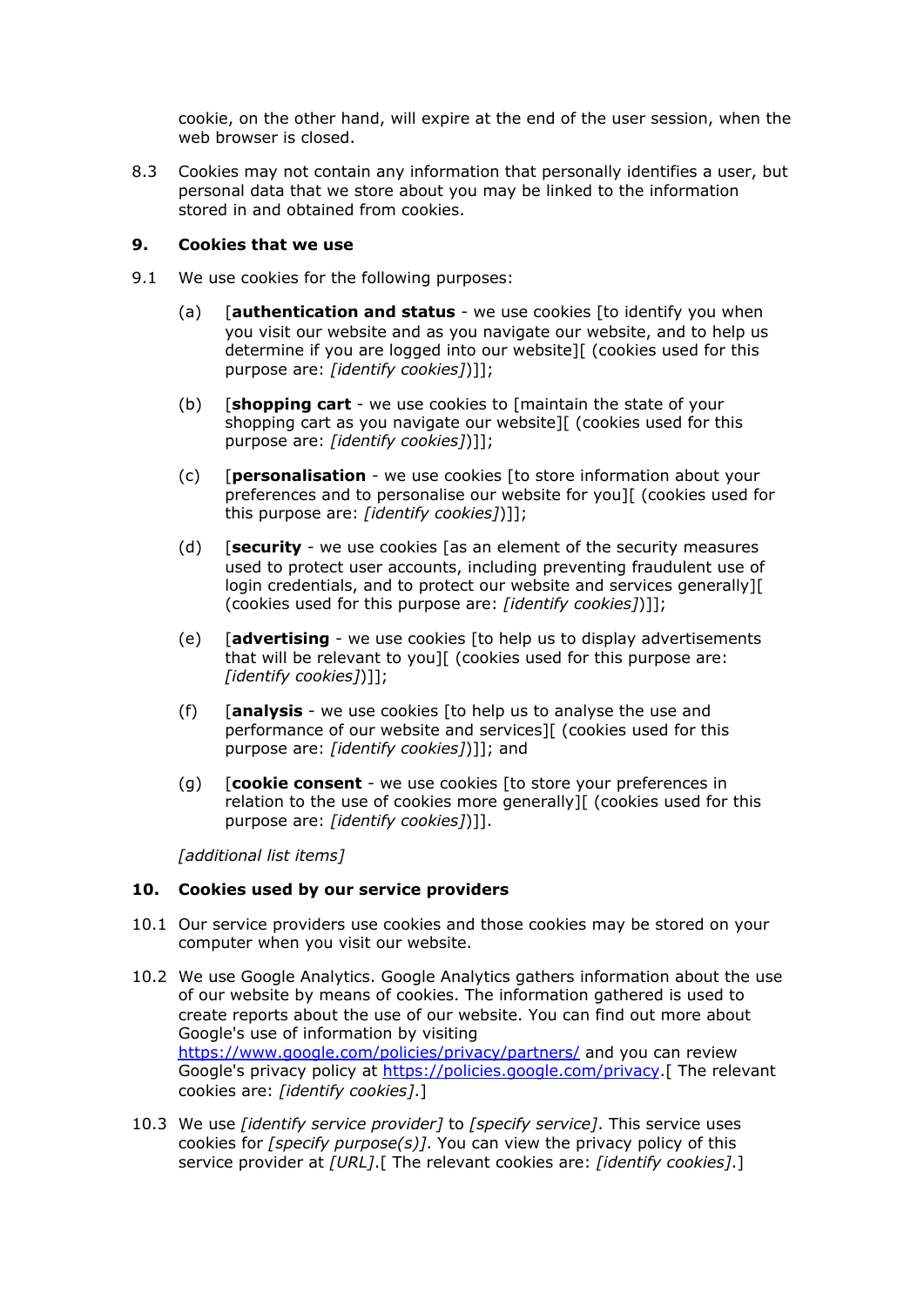# **11. Managing cookies**

- 11.1 Most browsers allow you to refuse to accept cookies and to delete cookies. The methods for doing so vary from browser to browser, and from version to version. You can however obtain up-to-date information about blocking and deleting cookies via these links:
	- (a) <https://support.google.com/chrome/answer/95647> (Chrome);
	- (b)
		- [https://support.mozilla.org/en-US/kb/enable-and-disable-cookies-websi](https://support.mozilla.org/en-US/kb/enable-and-disable-cookies-website-preferences) [te-preferences](https://support.mozilla.org/en-US/kb/enable-and-disable-cookies-website-preferences) (Firefox);
	- (c) <https://help.opera.com/en/latest/security-and-privacy/> (Opera);
	- (d)

[https://support.microsoft.com/en-gb/help/17442/windows-internet-exp](https://support.microsoft.com/en-gb/help/17442/windows-internet-explorer-delete-manage-cookies) [lorer-delete-manage-cookies](https://support.microsoft.com/en-gb/help/17442/windows-internet-explorer-delete-manage-cookies) (Internet Explorer);

- (e) [https://support.apple.com/en-gb/guide/safari/manage-cookies-and-we](https://support.apple.com/en-gb/guide/safari/manage-cookies-and-website-data-sfri11471/mac) [bsite-data-sfri11471/mac](https://support.apple.com/en-gb/guide/safari/manage-cookies-and-website-data-sfri11471/mac) (Safari); and
- (f)

[https://privacy.microsoft.com/en-us/windows-10-microsoft-edge-and-p](https://privacy.microsoft.com/en-us/windows-10-microsoft-edge-and-privacy) [rivacy](https://privacy.microsoft.com/en-us/windows-10-microsoft-edge-and-privacy) (Edge).

*[additional list items]*

- 11.2 Blocking all cookies will have a negative impact upon the usability of many websites.
- 11.3 If you block cookies, you will not be able to use all the features on our website.

# **12. Amendments**

- 12.1 We may update this policy from time to time by publishing a new version on our website.
- 12.2 You should check this page occasionally to ensure you are happy with any changes to this policy.
- 12.3 We [may] OR [will] notify you of [changes] OR [significant changes] to this policy [by email].

# **13. Our details**

- 13.1 This website is owned and operated by *Dementia Care TLC*.
- 13.2 We are registered in [England and Wales] under registration number *[number]*, and our registered office is at *[address]*.
- 13.3 Our principal place of business is at Suite 5, Benjamin Holloway House, Bridgwater. TA6 3HW
- 13.4 You can contact us:

.

(a) [by post, to [the postal address given above]];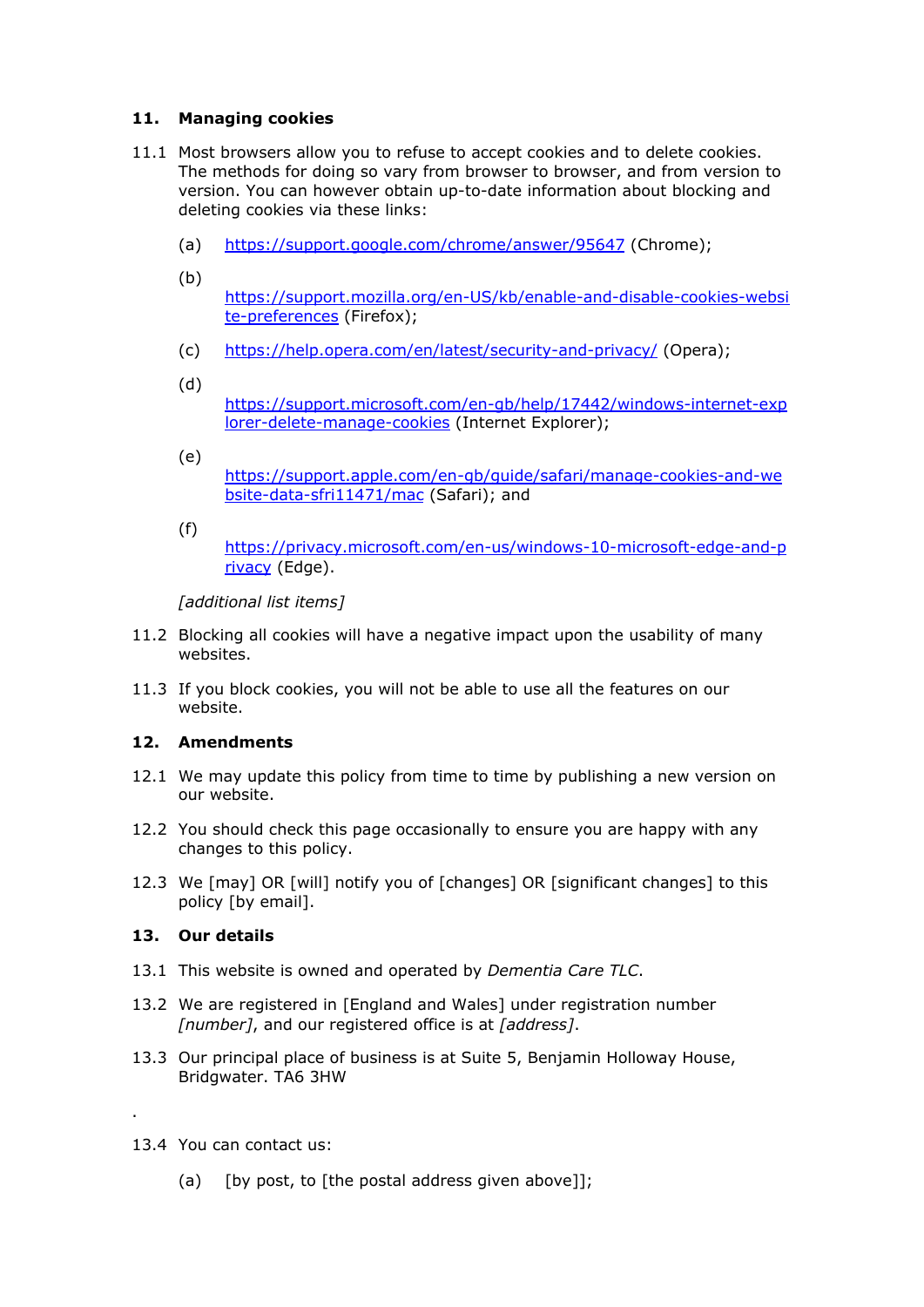- (b) [using our website contact form];
- (c) [by telephone, on [the contact number published on our website]]; or
- (d) [by email, using [the email address published on our website]].

*[additional list items]*

# **14. Data protection officer**

14.1 Our data protection officer's contact details are: *Luke Counsell, [dementia.caretlc@gmail.com](mailto:dementia.caretlc@gmail.com) (address as above)*.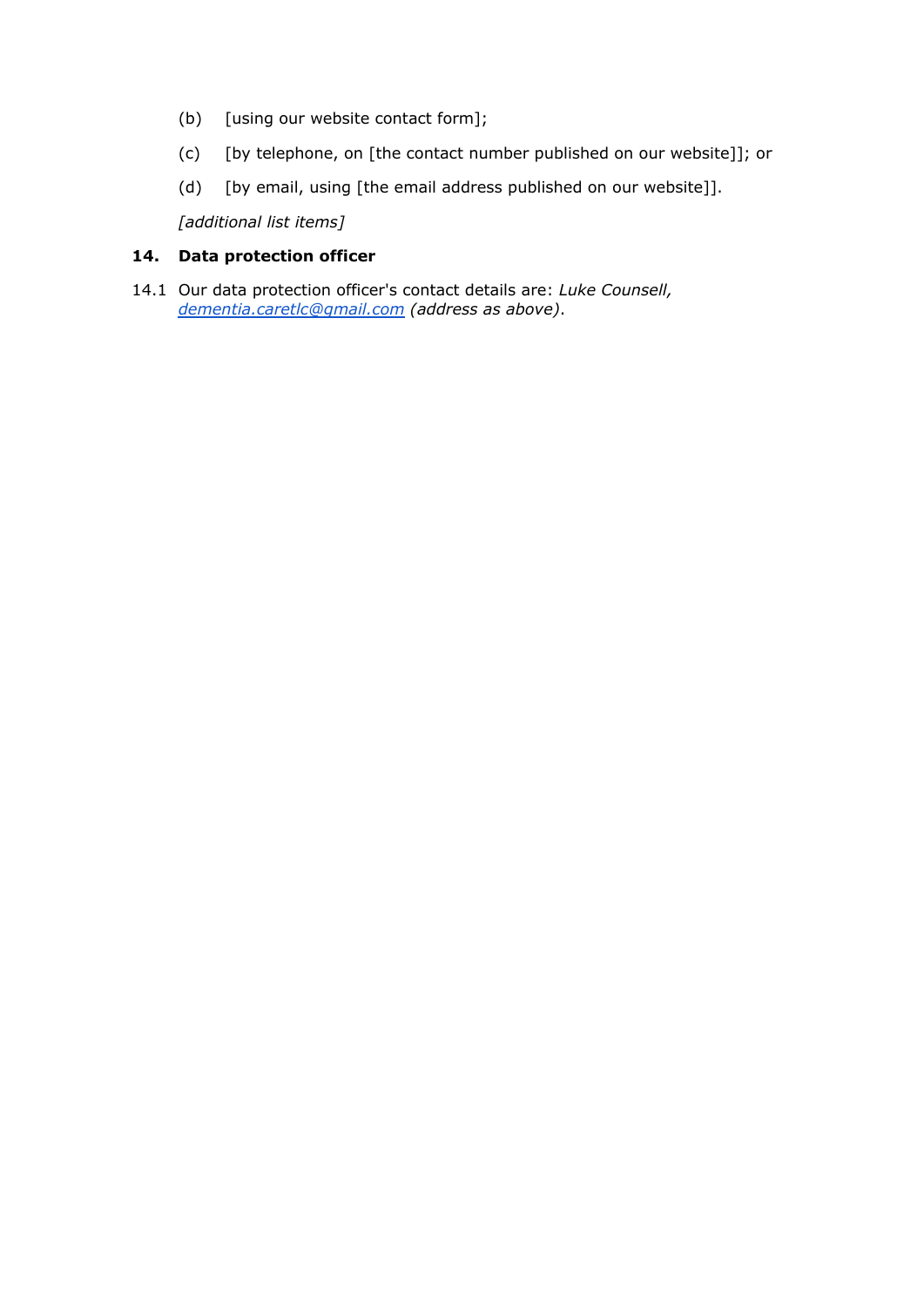# **Privacy policy: drafting notes**

This is a website privacy policy template. It may be used in relation to many different types of website.

The main purpose of a privacy policy is to help a website operator to comply with information disclosure obligations under data protection legislation. Across the EU, that means compliance with the General Data Protection Regulation (GDPR). Within the UK, the Data Protection Act 2018 applies. Failure to comply with data protection legislation may lead to civil liability and/or criminal law penalties.

This privacy policy is a shorter version of our privacy and cookies policy document. That document is more flexible than this policy, although at the cost of greater complexity.

To complete this template, you will need detailed information about how you or your organisation uses personal data. For example, you will need to know what personal data is processed, the purposes for which that personal data is used, the persons or categories of persons to whom that personal data may be disclosed and the periods for which that personal data will be retained. You will also need to establish the legal bases of your processing.

Separate rules regulate the provision of information about cookies, and this document includes optional provisions dealing with cookie-related disclosures. If you retain these provisions, you will need to know the purposes for which cookies and similar technologies are used on your website.

You should consider whether you need to take specialist legal advice on data protection.

If you collect sensitive personal information (such as information about a person's health, sexuality or political affiliations), or if you collect personal information from children or about children, you should always take advice before using this (or indeed any other) privacy policy template. In any case, use of a privacy policy is only one aspect of data protection compliance.

*Regulation (EU) 2016/679 (General Data Protection Regulation) https://eur-lex.europa.eu/legal-content/EN/TXT/?uri=CELEX%3A32016R0679*

*Guidelines on transparency under Regulation 2016/679, European Data Protection Board - https://ec.europa.eu/newsroom/article29/item-detail.cfm?item\_id=622227*

*The right to be informed, Guide to the GDPR, UK Information Commissioner's Office -*

*https://ico.org.uk/for-organisations/guide-to-data-protection/guide-to-the-generaldata-protection-regulation-gdpr/the-right-to-be-informed/*

#### **Section 1: Introduction**

These introductory provisions may be used to draw individuals' attention to some of the key issues addressed in the document.

# **Section 1.1**

"Personal data" is defined in Article 4(1) of the GDPR:

"'personal data' means any information relating to an identified or identifiable natural person ('data subject'); an identifiable natural person is one who can be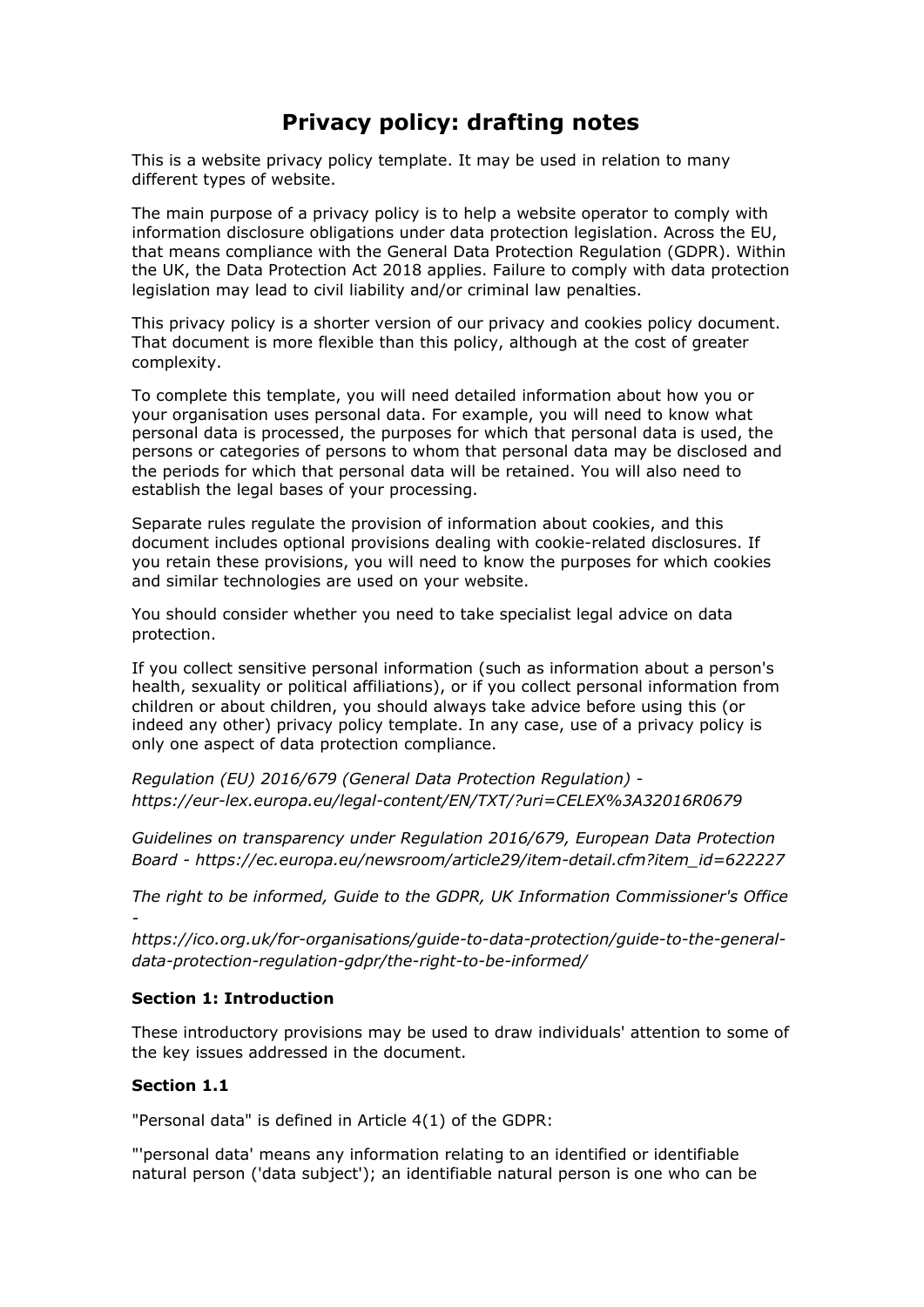identified, directly or indirectly, in particular by reference to an identifier such as a name, an identification number, location data, an online identifier or to one or more factors specific to the physical, physiological, genetic, mental, economic, cultural or social identity of that natural person".

The inclusion of this statement in your privacy policy will not in itself satisfy the requirements of the Privacy and Electronic Communications (EC Directive) Regulations 2003 as regards consent to the use of cookies. Guidance concerning methods of obtaining such consent is included on the Information Commissioner's website.

*Cookies and similar technologies, Guide to PECR, UK Information Commissioner's Office -*

*https://ico.org.uk/for-organisations/guide-to-pecr/cookies-and-similar-technologies /*

#### **Section 2: The personal data that we collect**

The GDPR requires that controllers disclose to data subjects certain information about the personal data that they collect, in particular where the data does not come directly from the data subject.

These provisions are designed to help with this requirement, and also to help you to categorise the personal data collected in a way that makes it easy to differentiate between types of personal data elsewhere in the document.

As you will see, there is quite a lot of overlap between the different categories that we suggest. For example, individual names could fall into several different categories. In editing these provisions, you should retain those categories of data that most closely reflect the organisation of data in your business, delete the others, and add new categories as necessary.

Turning to the legislative provisions, Article 14(1) of the GDPR provides that:

"Where personal data have not been obtained from the data subject, the controller shall provide the data subject with the following information: ... (d) the categories of personal data concerned ...".

Article 14(2) of the GDPR, which also applies in the case that the personal data have not been obtained from the data subject, provides that:

"In addition to the information referred to in paragraph 1, the controller shall provide the data subject with the following information necessary to ensure fair and transparent processing in respect of the data subject: ... (f) from which source the personal data originate, and if applicable, whether it came from publicly accessible sources ... ".

As regards the identification of the source of personal data in the case that the personal data is not obtained from the data subject, the guidance from the European Data Protection Board states that:

"The specific source of the data should be provided unless it is not possible to do so … . If the specific source is not named then information provided should include: the nature of the sources (i.e. publicly / privately held sources) and the types of organisation / industry / sector."

*Article 13, Regulation (EU) 2016/679 (General Data Protection Regulation) https://gdpr-info.eu/art-13-gdpr/*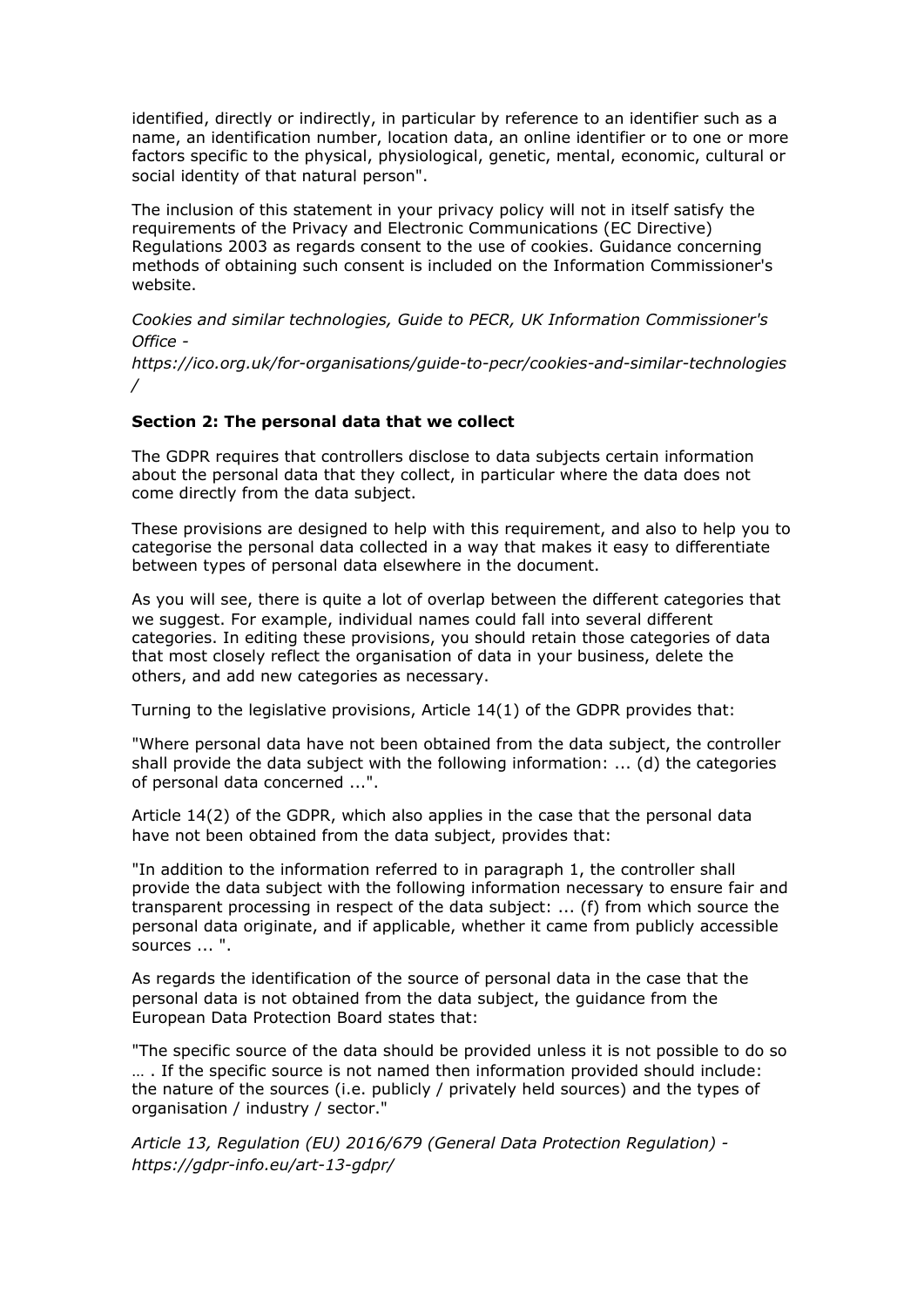*Article 14, Regulation (EU) 2016/679 (General Data Protection Regulation) https://gdpr-info.eu/art-14-gdpr/*

*Guidelines on transparency under Regulation 2016/679, European Data Protection Board - https://ec.europa.eu/newsroom/article29/item-detail.cfm?item\_id=622227*

#### **Section 3: Purposes of processing and legal bases**

The GDPR requires that controllers disclose to data subjects detailed information about the purposes and legal bases of their processing of personal data.

We have suggested some typical purposes here, but you may need to remove some of the suggested ones and add your own. Equally, while we have suggested some possible legal bases of processing in relation to each identified purpose or set of purposes, the most appropriate legal basis will depend upon your specific circumstances.

The relevant requirements are set out in Articles 13 and 14 of the GDPR.

Article 13(1) of the GDPR provides that:

"Where personal data relating to a data subject are collected from the data subject, the controller shall, at the time when personal data are obtained, provide the data subject with all of the following information: ... (c) the purposes of the processing for which the personal data are intended as well as the legal basis for the processing; (d) where the processing is based on point (f) of Article  $6(1)$ , the legitimate interests pursued by the controller or by a third party".

Article 14(1) of the GDPR provides that:

"Where personal data have not been obtained from the data subject, the controller shall provide the data subject with the following information: ... (c) the purposes of the processing for which the personal data are intended as well as the legal basis for the processing ...".

Article 14(2) of the GDPR, which also applies in the case that the personal data have not been obtained from the data subject, provides that:

"In addition to the information referred to in paragraph 1, the controller shall provide the data subject with the following information necessary to ensure fair and transparent processing in respect of the data subject: ... (b) where the processing is based on point (f) of Article  $6(1)$ , the legitimate interests pursued by the controller or by a third party ... ".

Article 6(1)(f) of the GDPR, which is referred to in Articles 13 and 14, provides that:

"(1) Processing shall be lawful only if and to the extent that at least one of the following applies: ... (f) processing is necessary for the purposes of the legitimate interests pursued by the controller or by a third party, except where such interests are overridden by the interests or fundamental rights and freedoms of the data subject which require protection of personal data, in particular where the data subject is a child."

The UK Information Commissioner's Office website provides useful guidance in relation to the selection of the legal bases for processing.

*Article 13, Regulation (EU) 2016/679 (General Data Protection Regulation) https://gdpr-info.eu/art-13-gdpr/*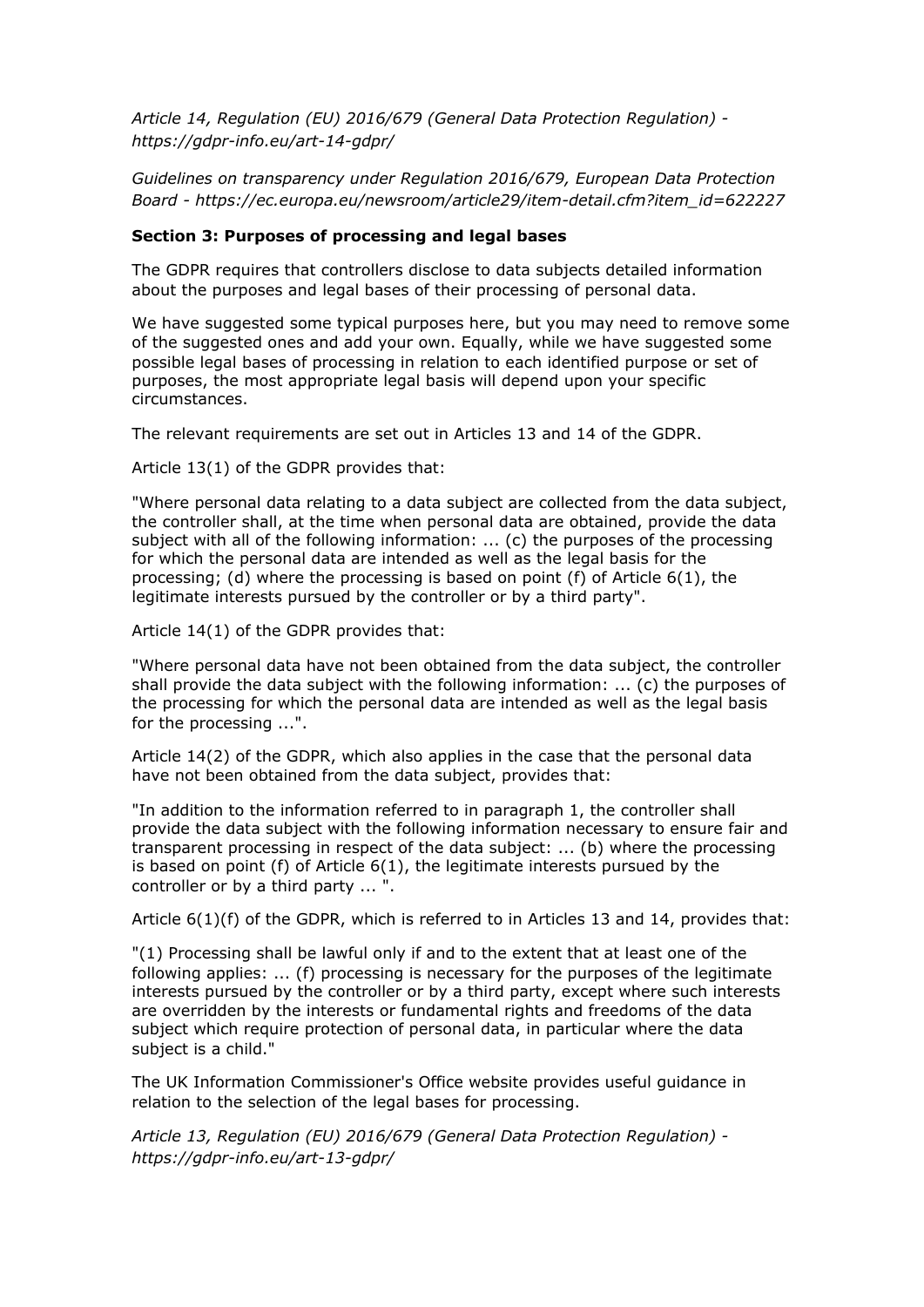*Article 14, Regulation (EU) 2016/679 (General Data Protection Regulation) https://gdpr-info.eu/art-14-gdpr/*

*Article 6, Regulation (EU) 2016/679 (General Data Protection Regulation) https://gdpr-info.eu/art-6-gdpr/*

*Guidelines on transparency under Regulation 2016/679, European Data Protection Board - https://ec.europa.eu/newsroom/article29/item-detail.cfm?item\_id=622227*

*Lawful basis of processing, Guide to the GDPR, UK Information Commissioner's Office -*

*https://ico.org.uk/for-organisations/guide-to-data-protection/guide-to-the-generaldata-protection-regulation-gdpr/lawful-basis-for-processing/*

#### **Section 4: Providing your personal data to others**

Article 13(1)(e) of the GDPR requires that where personal data are collected from the data subject, the data controller must provide the data subject with information about "the recipients or categories of recipients of the personal data".

Equivalent rules for data collected from someone other than the data subject are in Article 14(1)(e).

Although the GDPR refers to "categories of recipients", the guidance from the European Data Protection Board on this subject states:

"The term 'recipient' is defined in Article 4.9 as 'a natural or legal person, public authority, agency or another body, to which the personal data are disclosed, whether a third party or not' [emphasis added]. As such, a recipient does not have to be a third party. Therefore, other data controllers, joint controllers and processors to whom data is transferred or disclosed are covered by the term 'recipient' and information on such recipients should be provided in addition to information on third party recipients. The actual (named) recipients of the personal data, or the categories of recipients, must be provided. In accordance with the principle of fairness, controllers must provide information on the recipients that is most meaningful for data subjects. In practice, this will generally be the named recipients, so that data subjects know exactly who has their personal data. If controllers opt to provide the categories of recipients, the information should be as specific as possible by indicating the type of recipient (i.e. by reference to the activities it carries out), the industry, sector and sub-sector and the location of the recipients."

*Article 13, Regulation (EU) 2016/679 (General Data Protection Regulation) https://gdpr-info.eu/art-13-gdpr/*

*Article 14, Regulation (EU) 2016/679 (General Data Protection Regulation) https://gdpr-info.eu/art-14-gdpr/*

*Guidelines on transparency under Regulation 2016/679, European Data Protection Board - https://ec.europa.eu/newsroom/article29/item-detail.cfm?item\_id=622227*

#### **Section 5: International transfers of your personal data**

Optional element.

Article 13(1)(f) of the GDPR requires that data controllers disclose to data subjects "where applicable, the fact that the controller intends to transfer personal data to a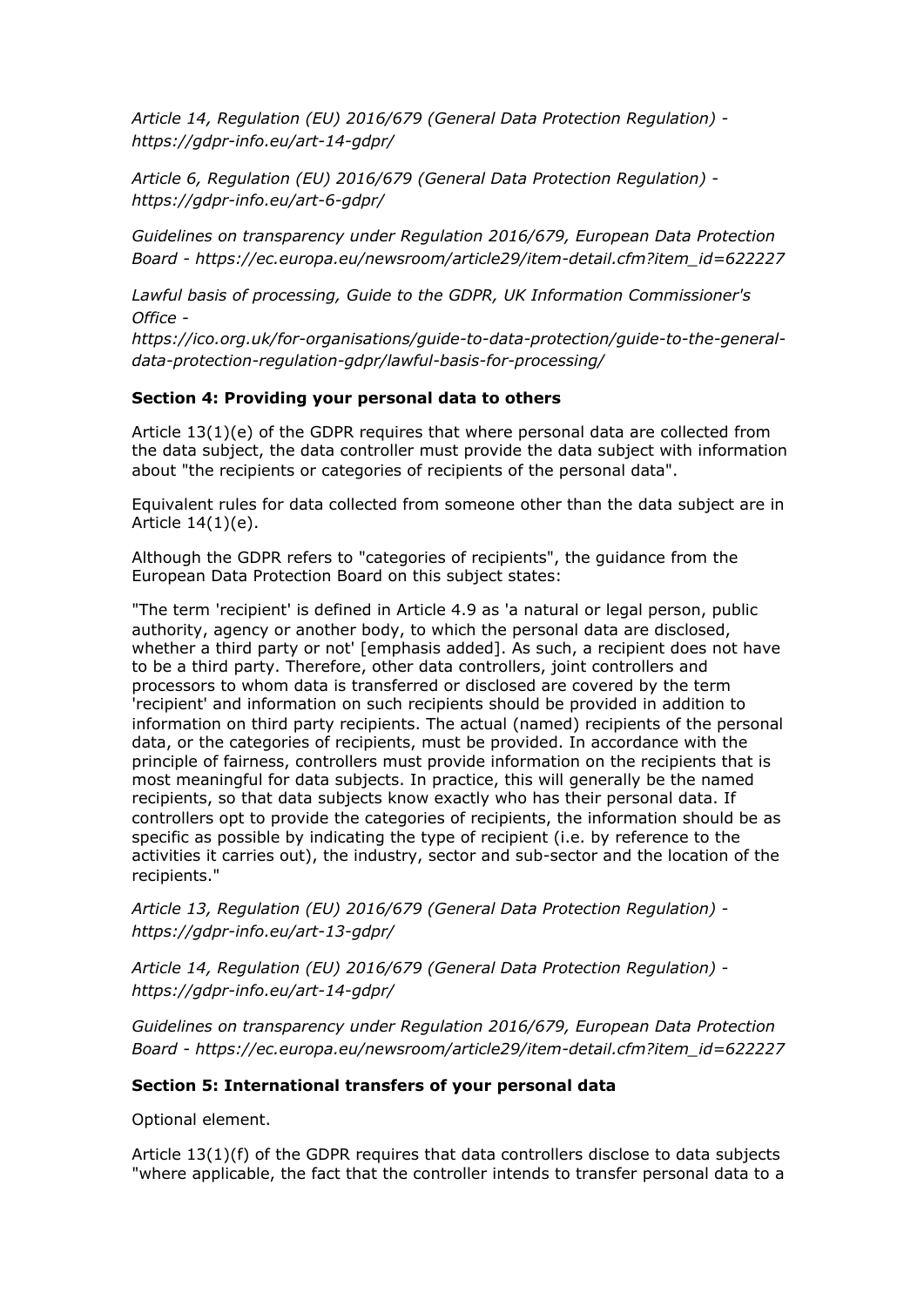third country or international organisation and the existence or absence of an adequacy decision by the Commission, or in the case of transfers referred to in Article 46 [transfers subject to appropriate safeguards] or 47 [binding corporate rules], or the second subparagraph of Article 49(1) [limited transfers for compelling legitimate interests], reference to the appropriate or suitable safeguards and the means by which to obtain a copy of them or where they have been made available".

The European Data Protection Board guidance on this issue states:

"The relevant GDPR article permitting the transfer and the corresponding mechanism ... should be specified. Information on where and how the relevant document may be accessed or obtained should also be provided e.g. by providing a link to the mechanism used. In accordance with the principle of fairness, the information provided on transfers to third countries should be as meaningful as possible to data subjects; this will generally mean that the third countries be named."

*Article 13, Regulation (EU) 2016/679 (General Data Protection Regulation) https://gdpr-info.eu/art-13-gdpr/*

*Guidelines on transparency under Regulation 2016/679, European Data Protection Board - https://ec.europa.eu/newsroom/article29/item-detail.cfm?item\_id=622227*

#### **Section 5.1**

If the data controller is outside the United Kingdom and within the EEA, consider removing the reference to the United Kingdom from this provision.

#### **Section 6: Retaining and deleting personal data**

Article 5(1)(e) of the GDPR sets out the storage limitation, one of the fundamental rules of the regime:

"Personal data shall be: ... kept in a form which permits identification of data subjects for no longer than is necessary for the purposes for which the personal data are processed; personal data may be stored for longer periods insofar as the personal data will be processed solely for archiving purposes in the public interest, scientific or historical research purposes or statistical purposes in accordance with Article 89(1) subject to implementation of the appropriate technical and organisational measures required by this Regulation in order to safeguard the rights and freedoms of the data subject ... ".

Article 13(2) of the GDPR provides, in relation to personal data collected from the data subject, that:

"... the controller shall, at the time when personal data are obtained, provide the data subject with the following further information necessary to ensure fair and transparent processing: (a) the period for which the personal data will be stored, or if that is not possible, the criteria used to determine that period ...".

Article 14(2) of the GDPR makes similar provision in relation to personal data that is not collected from the data subject.

The European Data Protection Board guidance on this issue states:

"This is linked to the data minimisation requirement in Article 5.1(c) and storage limitation requirement in Article 5.1(e). The storage period (or criteria to determine it) may be dictated by factors such as statutory requirements or industry guidelines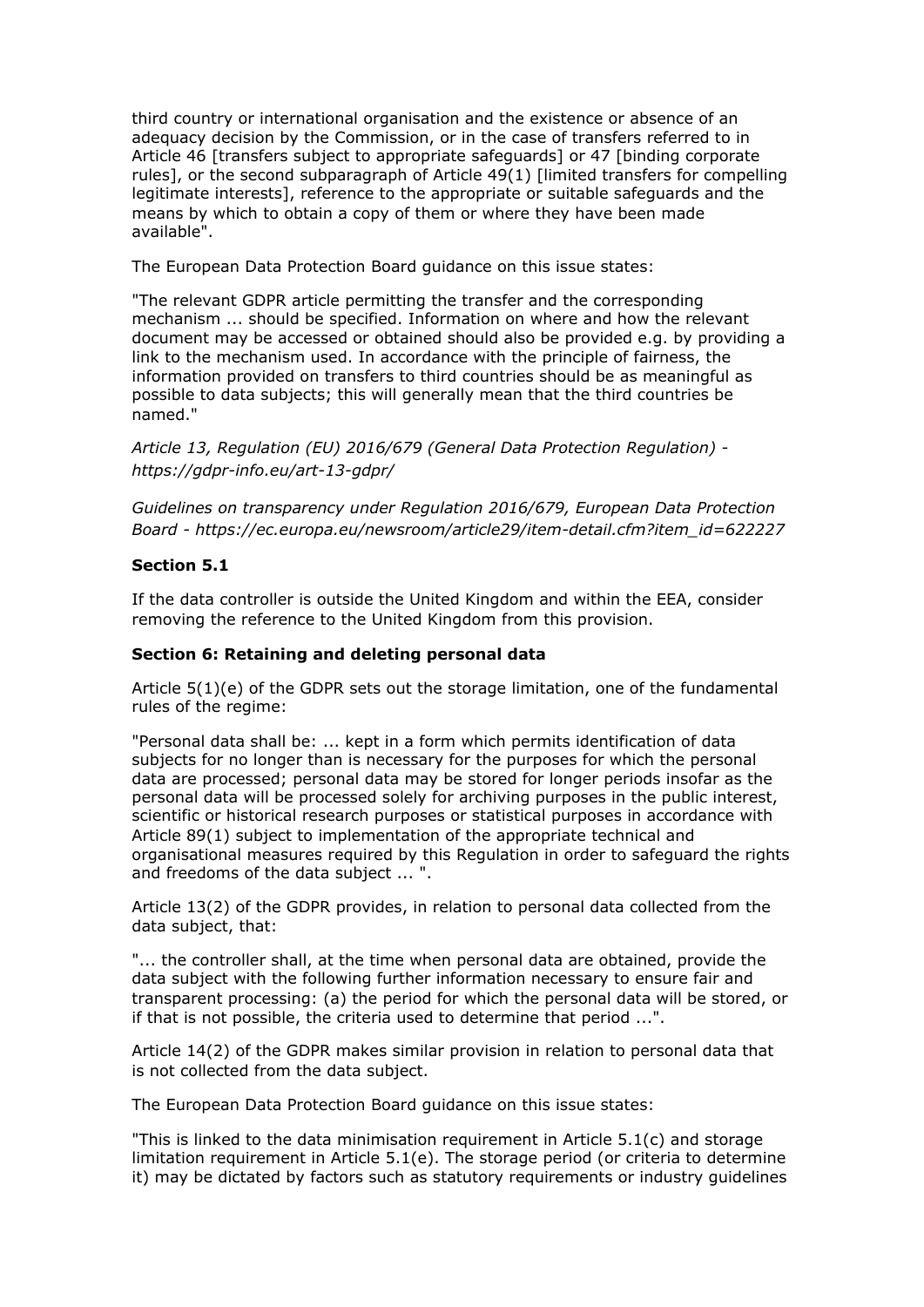but should be phrased in a way that allows the data subject to assess, on the basis of his or her own situation, what the retention period will be for specific data / purposes. It is not sufficient for the data controller to generically state that personal data will be kept as long as necessary for the legitimate purposes of the processing. Where relevant, the different storage periods should be stipulated for different categories of personal data and/or different processing purposes, including where appropriate, archiving periods."

*Article 5, Regulation (EU) 2016/679 (General Data Protection Regulation) https://gdpr-info.eu/art-5-gdpr/*

*Article 13, Regulation (EU) 2016/679 (General Data Protection Regulation) https://gdpr-info.eu/art-13-gdpr/*

*Article 14, Regulation (EU) 2016/679 (General Data Protection Regulation) https://gdpr-info.eu/art-14-gdpr/*

*Guidelines on transparency under Regulation 2016/679, European Data Protection Board - https://ec.europa.eu/newsroom/article29/item-detail.cfm?item\_id=622227*

#### **Section 6.3**

#### **Section 7: Your rights**

Article 13(2) of the GDPR provides that, where personal data is collected from a data subject, certain information about data subject rights must be provided:

"In addition to the information referred to in paragraph 1, the controller shall, at the time when personal data are obtained, provide the data subject with the following further information necessary to ensure fair and transparent processing: ... (b) the existence of the right to request from the controller access to and rectification or erasure of personal data or restriction of processing concerning the data subject or to object to processing as well as the right to data portability; (c) where the processing is based on point (a) of Article  $6(1)$  or point (a) of Article 9(2), the existence of the right to withdraw consent at any time, without affecting the lawfulness of processing based on consent before its withdrawal; ...".

Similar provisions are set out in Article 14 in relation to personal data which is not collected from the relevant data subject.

The European Data Protection Board guidance on this issue states:

"This information should be specific to the processing scenario and include a summary of what the right involves and how the data subject can take steps to exercise it and any limitations on the right … . In particular, the right to object to processing must be explicitly brought to the data subject's attention at the latest at the time of first communication with the data subject and must be presented clearly and separately from any other information."

*Article 13, Regulation (EU) 2016/679 (General Data Protection Regulation) https://gdpr-info.eu/art-13-gdpr/*

*Article 14, Regulation (EU) 2016/679 (General Data Protection Regulation) https://gdpr-info.eu/art-14-gdpr/*

*Guidelines on transparency under Regulation 2016/679, European Data Protection Board - https://ec.europa.eu/newsroom/article29/item-detail.cfm?item\_id=622227*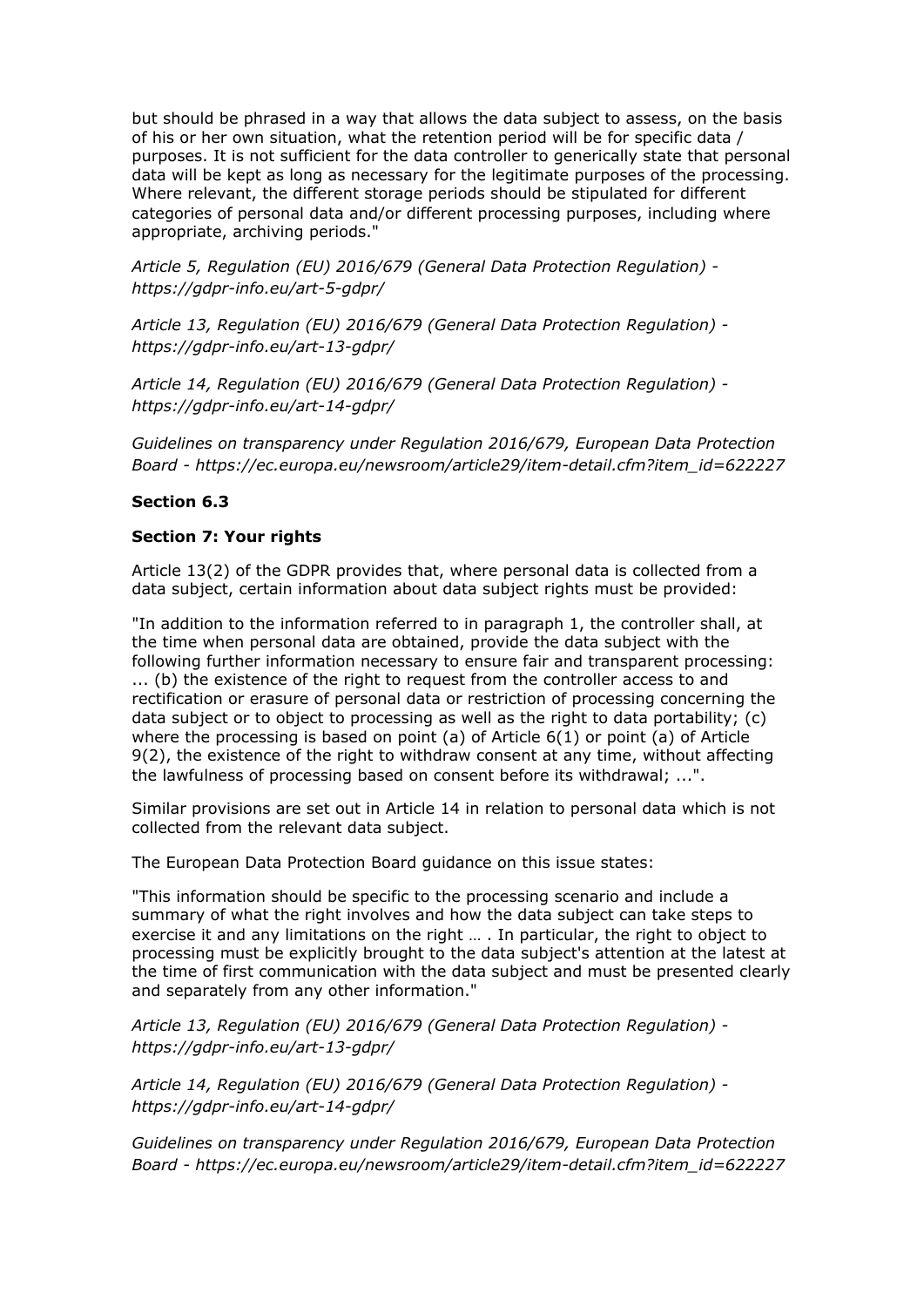#### **Section 8: About cookies**

Optional element.

Under EU law, there are two additional requirements in relation to the use of cookies and similar technologies, which apply over-and-above the rules regulating the processing of personal data: a consent requirement and an information disclosure requirement. The provisions of this document relating to cookies are designed to aid compliance with the information disclosure requirement.

This requirement derives from Article 5(3) of Directive 2002/58/EC of the European Parliament and of the Council of 12 July 2002 concerning the processing of personal data and the protection of privacy in the electronic communications sector (Directive on privacy and electronic communications), which provides that:

"Member States shall ensure that the use of electronic communications networks to store information or to gain access to information stored in the terminal equipment of a subscriber or user is only allowed on condition that the subscriber or user concerned is provided with clear and comprehensive information in accordance with Directive 95/46/EC, inter alia about the purposes of the processing, and is offered the right to refuse such processing by the data controller. This shall not prevent any technical storage or access for the sole purpose of carrying out or facilitating the transmission of a communication over an electronic communications network, or as strictly necessary in order to provide an information society service explicitly requested by the subscriber or user."

The requirement is implemented in the UK in the Privacy and Electronic Communications (EC Directive) Regulations 2003. In its current (amended) form, Regulation 6 states:

"(1) Subject to paragraph (4), a person shall not store or gain access to information stored, in the terminal equipment of a subscriber or user unless the requirements of paragraph (2) are met.

(2) The requirements are that the subscriber or user of that terminal equipment - (a) is provided with clear and comprehensive information about the purposes of the storage of, or access to, that information; and (b) has given his or her consent.

(3) Where an electronic communications network is used by the same person to store or access information in the terminal equipment of a subscriber or user on more than one occasion, it is sufficient for the purposes of this regulation that the requirements of paragraph (2) are met in respect of the initial use.

(3A) For the purposes of paragraph (2), consent may be signified by a subscriber who amends or sets controls on the internet browser which the subscriber uses or by using another application or programme to signify consent.

(4) Paragraph (1) shall not apply to the technical storage of, or access to, information - (a) for the sole purpose of carrying out the transmission of a communication over an electronic communications network; or (b) where such storage or access is strictly necessary for the provision of an information society service requested by the subscriber or user."

In their original form, these Regulations can be found on the legislation.gov.uk website.

*Directive 2002/58/EC (Directive on privacy and electronic communications) https://eur-lex.europa.eu/legal-content/EN/TXT/HTML/?uri=CELEX:32002L0058&fr om=EN*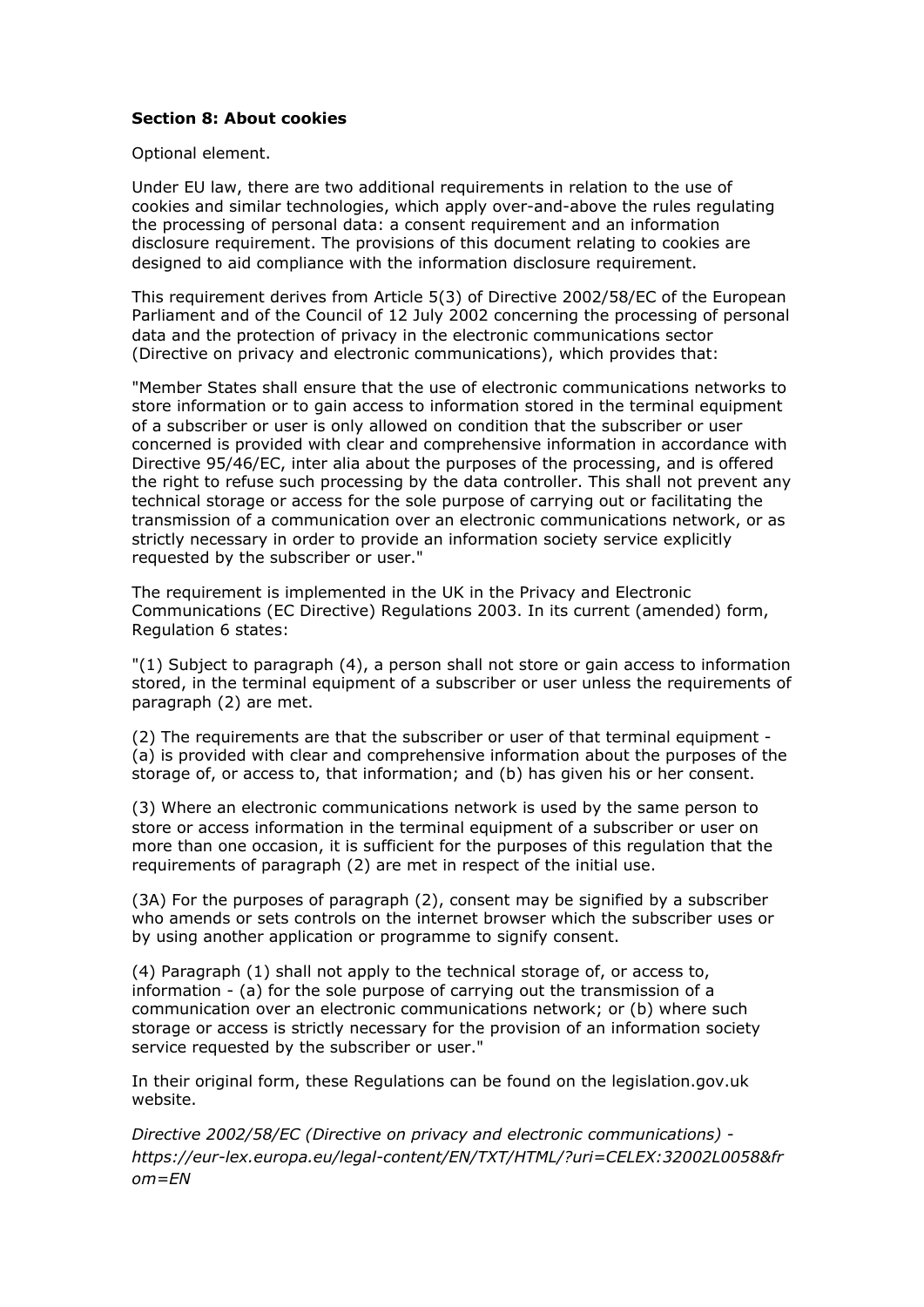*Privacy and Electronic Communications (EC Directive) Regulations 2003 (original form) - http://www.legislation.gov.uk/uksi/2003/2426/made*

#### **Section 9: Cookies that we use**

Optional element.

#### **Section 10: Cookies used by our service providers**

Does the website serve any third party cookies, analytics cookies or tracking cookies to users?

#### **Section 11: Managing cookies**

Optional element.

#### **Section 13: Our details**

UK companies must provide their corporate names, their registration numbers, their place of registration and their registered office address on their websites (although not necessarily in this document).

Sole traders and partnerships that carry on a business in the UK under a "business name" (i.e. a name which is not the name of the trader/names of the partners or certain other specified classes of name) must also make certain website disclosures: (a) in the case of a sole trader, the individual's name; (b) in the case of a partnership, the name of each member of the partnership; and (c) in either case, in relation to each person named, an address in the UK at which service of any document relating in any way to the business will be effective.

All websites covered by the Electronic Commerce (EC Directive) Regulations 2002 must provide a geographic address (not a P.O. Box number) and an email address.

All website operators covered by the Provision of Services Regulations 2009 must also provide a telephone number.

*Electronic Commerce (EC Directive) Regulations 2002 (original version) https://www.legislation.gov.uk/uksi/2002/2013/made*

*Provision of Services Regulations 2009 https://www.legislation.gov.uk/uksi/2009/2999*

#### **Section 13.1**

What is the name of the company, partnership, individual or other legal person or entity that owns and operates the website?

#### **Section 14: Data protection officer**

#### **Section 14.1**

Some data controllers and data processors will have an obligation to appoint a data protection officer (DPO). The basic obligation is set out in Article 37(1) of the GDPR:

"The controller and the processor shall designate a data protection officer in any case where: (a) the processing is carried out by a public authority or body, except for courts acting in their judicial capacity; (b) the core activities of the controller or the processor consist of processing operations which, by virtue of their nature, their